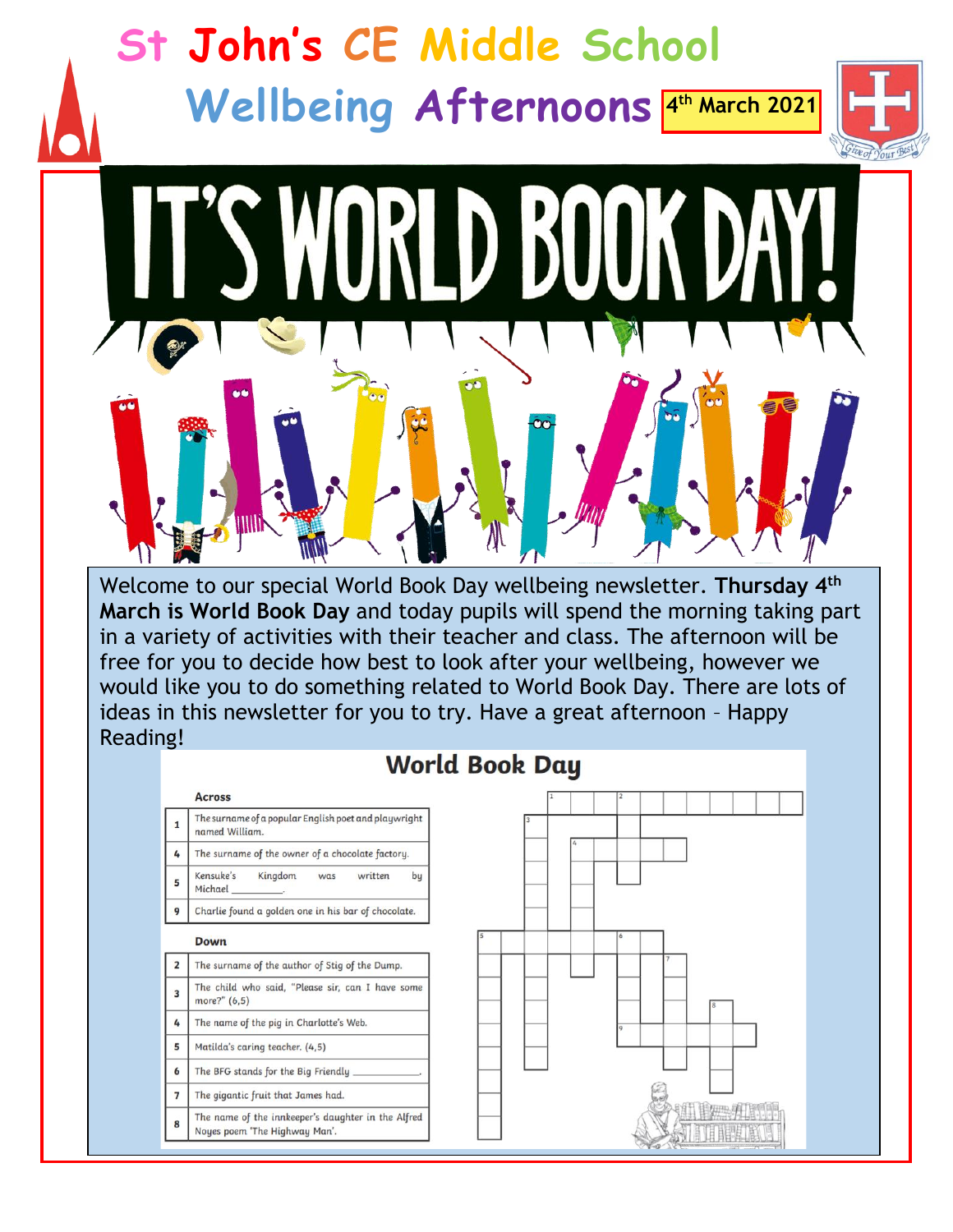## **St John's CE Middle School Wellbeing Afternoons**

**There are plenty of activities for you to do this afternoon to celebrate World Book Day while enjoying your Wellbeing afternoon. Here are some ideas:**

- Design a new cover for your favourite book.
- Complete a book quiz online.
- Create your own book quiz.
- Write a short story.
- Read or write a poem.
- Record yourself reviewing a book.
- Complete an activity from the lockdown reading challenge.
- Listen to a free audiobook at [www.worldbookday.com](http://www.worldbookday.com/)
- Create character puppets using card and lolly sticks.
- Create your own bookmark.
- Speak to a friend about your favourite book or a book you recommend.

## There are lots of activities online too. Here are some websites for you to explore:

[www.worldbookday.com](http://www.worldbookday.com/)

[www.worldbookday.com/world-of-stories/](http://www.worldbookday.com/world-of-stories/)

[www.bbc.co.uk/teach/world-book-day/z6nt47h](http://www.bbc.co.uk/teach/world-book-day/z6nt47h)

[www.oxfordowl.co.uk/pages/book-list-world-book-day](http://www.oxfordowl.co.uk/pages/book-list-world-book-day)

[www.scholastic.co.uk/blog/tags/world-book-day](http://www.scholastic.co.uk/blog/tags/world-book-day)

[www.booktrust.org.uk/](https://www.booktrust.org.uk/)

<https://bookaid.org/>

<https://literacytrust.org.uk/>



4 MARCH 2021

Please share your photos of you in your World Book Day costumes or taking part in some of the activities in this newsletter. We would love to see you enjoying World Book Day! Please share photos, videos, and comments with us via our school twitter page or email them directly to [rsedgwick@st-johns-bromsgrove.worcs.sch.uk.](mailto:rsedgwick@st-johns-bromsgrove.worcs.sch.uk) We will be awarding prizes for best costumes, props, and backgrounds and for the best afternoon activities shared with us - so don't forget to send us a picture!